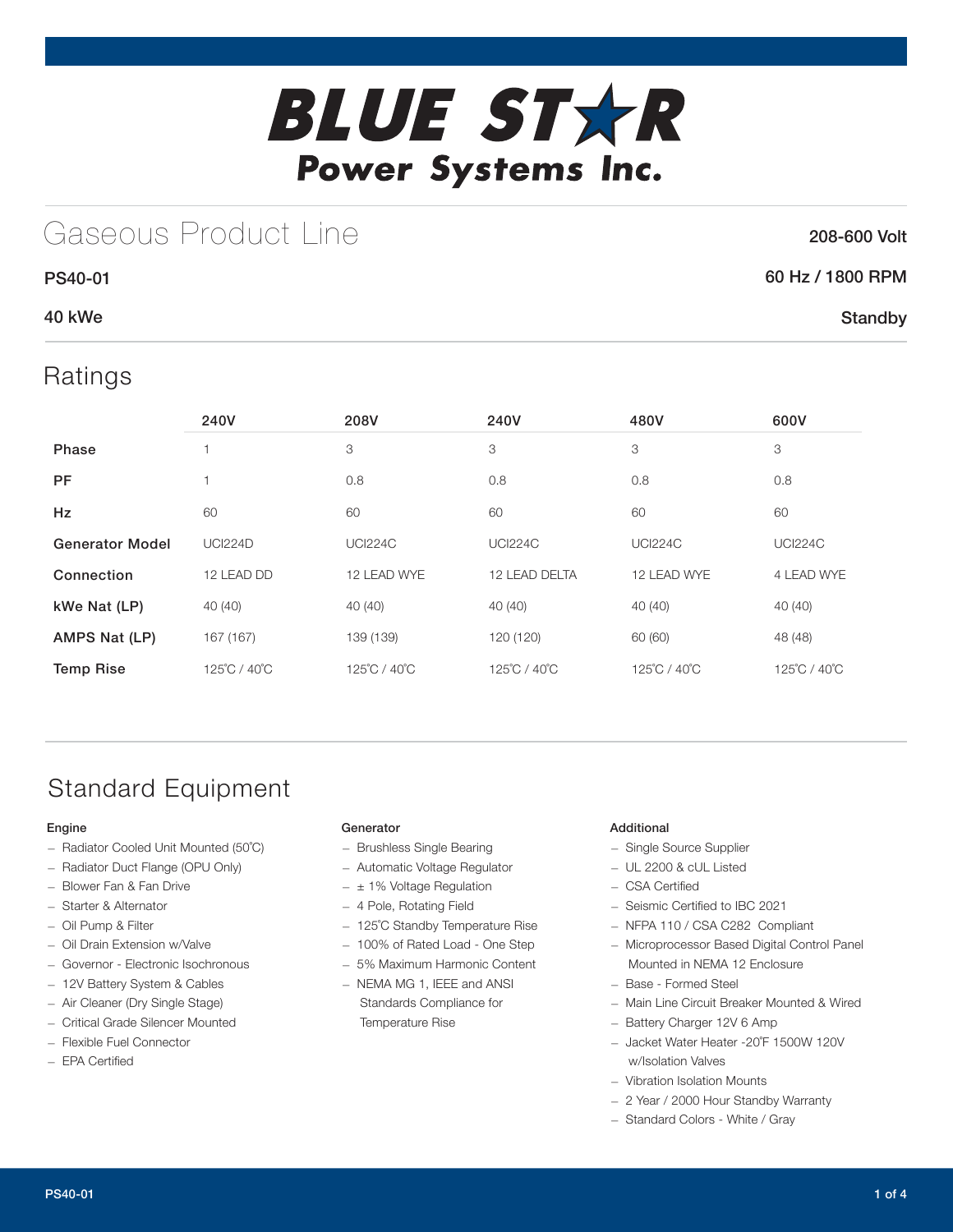### Application Data

| Engine                                                                            |                                                                  |                                      |                           |
|-----------------------------------------------------------------------------------|------------------------------------------------------------------|--------------------------------------|---------------------------|
| Manufacturer:                                                                     | Power Solutions International                                    | Displacement - Cu. In. (lit):        | 262 (4.30)                |
| Model:                                                                            | 4.3L                                                             | Bore - in. (cm) x Stroke - in. (cm): | 4.00 (10.2) x 3.48 (8.80) |
| Type:                                                                             | 4-Cycle                                                          | Compression Ratio:                   | 9.80:1                    |
| Aspiration:                                                                       | Natural                                                          | Rated RPM:                           | 1800                      |
| <b>Cylinder Arrangement:</b>                                                      | 6 Cylinder Vee                                                   | Max HP Stby (kWm):                   | 82.2 (61.3)               |
| <b>Exhaust System</b>                                                             |                                                                  |                                      | Standby                   |
| Gas Temp. (Stack): °F (°C)                                                        |                                                                  |                                      | 1,350 (732)               |
| Gas Volume at Stack Temp: CFM (m <sup>3</sup> /min)                               |                                                                  |                                      | 362 (10.2)                |
| Maximum Allowable Exhaust Restriction (Post Catalyst): in. H <sub>2</sub> O (kPa) | 40.8 (10.2)                                                      |                                      |                           |
| <b>Cooling System</b>                                                             |                                                                  |                                      |                           |
| Ambient Capacity of Radiator: °F (°C)                                             |                                                                  |                                      | 122 (50.0)                |
|                                                                                   | Maximum Allowable Static Pressure on Rad. Exhaust: in. H2O (kPa) |                                      | 0.50(0.12)                |
| Water Pump Flow Rate: GPM (lit/min)                                               |                                                                  |                                      | 36.6 (138)                |
| Heat Rejection to Coolant: BTUM (kW)                                              |                                                                  |                                      | 2,300(40.3)               |
| Heat Rejection to CAC: BTUM (kW)                                                  |                                                                  |                                      | N/A                       |
| Heat Radiated to Ambient: BTUM (kW)                                               | 699 (12.2)                                                       |                                      |                           |
| Air Requirements                                                                  |                                                                  |                                      |                           |
|                                                                                   |                                                                  |                                      |                           |

| Aspirating: CFM (m <sup>3</sup> /min)                                    | 112(3.17)                                      |
|--------------------------------------------------------------------------|------------------------------------------------|
| Air Flow Required for Rad. Cooled Unit: CFM (m <sup>3</sup> /min)        | 5.157 (146)                                    |
| Air Flow Required for Heat Exchanger/Rem. Rad. CFM (m <sup>3</sup> /min) | Consult Factory For Remote Cooled Applications |

|                                                    | Standby            |            |  |
|----------------------------------------------------|--------------------|------------|--|
| <b>Fuel Consumption</b>                            | <b>Natural Gas</b> | <b>LP</b>  |  |
| At 100% of Power Rating: ft3/hr (m3/hr)            | 628 (17.8)         | 251 (7.10) |  |
| At 75% of Power Rating: ft3/hr (m3/hr)             | 505(14.3)          | 202 (5.72) |  |
| At 50% of Power Rating: ft3/hr (m3/hr)             | 389 (11.0)         | 155 (4.39) |  |
| Fuel Inlet Size: NPT                               |                    | 1.0"       |  |
| Fuel Pressure Required: in. H <sub>2</sub> O (kPa) |                    | 11.0(2.75) |  |
| <b>Fluids Capacity</b>                             |                    |            |  |
| Total Oil System: gal (lit)                        |                    | 1.12(4.25) |  |
| Engine Jacket Water Capacity: gal (lit)            |                    | 1.93(7.30) |  |
| System Coolant Capacity: gal (lit)                 |                    | 6.00(22.7) |  |
|                                                    |                    |            |  |

All calculations based on natural gas fuel.

Deration Factors: Temperature: Derate 1% Per 10°F Over 77°F Air Inlet Temperature | Altitude: Derate 3% Per 1,000 ft Over 1,200 ft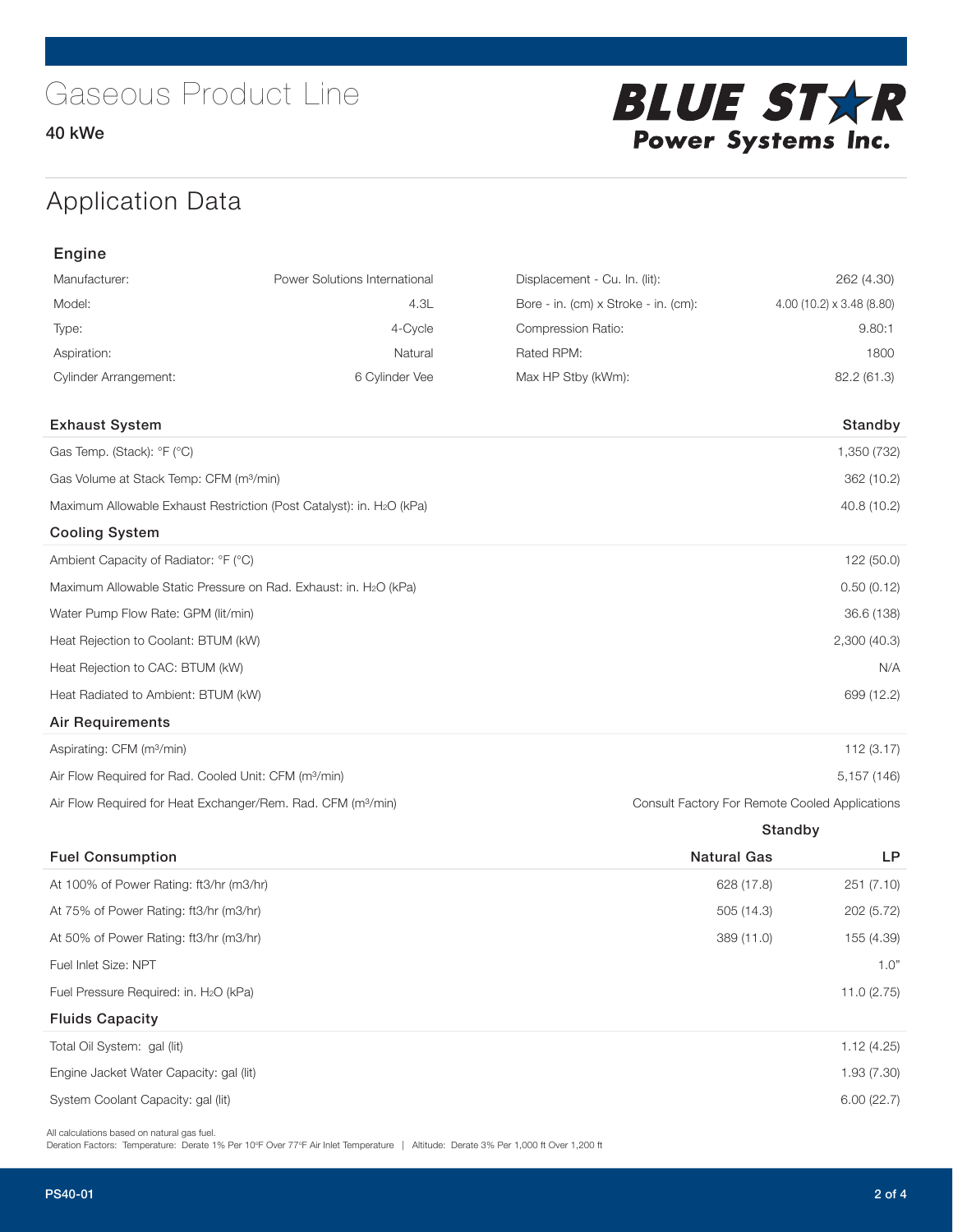# Gaseous Product Line

### 40 kWe

# **BLUE STAR** Power Systems Inc.

### DCP7310 Control Panel

#### Standard Features

- Digital Metering
- Engine Parameters
- Generator Protection Functions
- Engine Protection
- CAN Bus (J1939) ECU Communications
- Windows-Based Software
- Multilingual Capability
- Remote Communications to DSE2548 Remote Annunciator
- 8 Programmable Contact Inputs
- 10 Contact Outputs
- RS485 Communicator Interface
- cULus Listed, CE Approved
- Event Recording
- IP 65 rating (with supplied gasket) offers increased resistance to water ingress
- NFPA 110 Level 1 Compatible

### Weights / Dimensions / Sound Data

|            | L x W x H                    | <b>Weight Ibs</b> |
|------------|------------------------------|-------------------|
| <b>OPU</b> | $80 \times 38 \times 50$ in  | 1.575             |
| Level 1    | $90 \times 38 \times 60$ in  | 2,075             |
| Level 2    | $90 \times 38 \times 60$ in  | 2,125             |
| Level 3    | $120 \times 38 \times 60$ in | 2.250             |
|            |                              |                   |

Please allow 6-12 inches for height of exhaust stack.

|         | No Load | Full Load |
|---------|---------|-----------|
| OPU     | 74 dBA  | 76 dBA    |
| Level 1 | 68 dBA  | 70 dBA    |
| Level 2 | 65 dBA  | 67 dBA    |
| Level 3 | 62 dBA  | 63 dBA    |



STOP MANUAL OPTION AUTO ALARM START

[AUTO]

**BLUE STAR** Power Systems Inc.

Manual Mode Button and Indicator United States and Indicator United States and Indicator United States and Indicator United States and Indicator United States and Indicator United States and Indicator United States and Ind Configurable Button -  $\Box$  Auto Mode Button and Indicator

DIGITAL CONTROL PANEL

Module Display  $\Box$ 

 $\bullet$  $\bullet$  $\bullet$ 

 $\circledcirc$ 

Menu Navigation

Open Generator (Manual Mode Only)

Generator Breaker LED

Stop / Reset Mode Button and Indicator

 $\bullet$  $\bullet$   $\circ$   $\bullet$ 

 $\sigma$ 

 $\mathbf{r}$ 



Close Generator (Manual Mode Only)

Generator Available LED

L Start Button

 $\blacksquare$